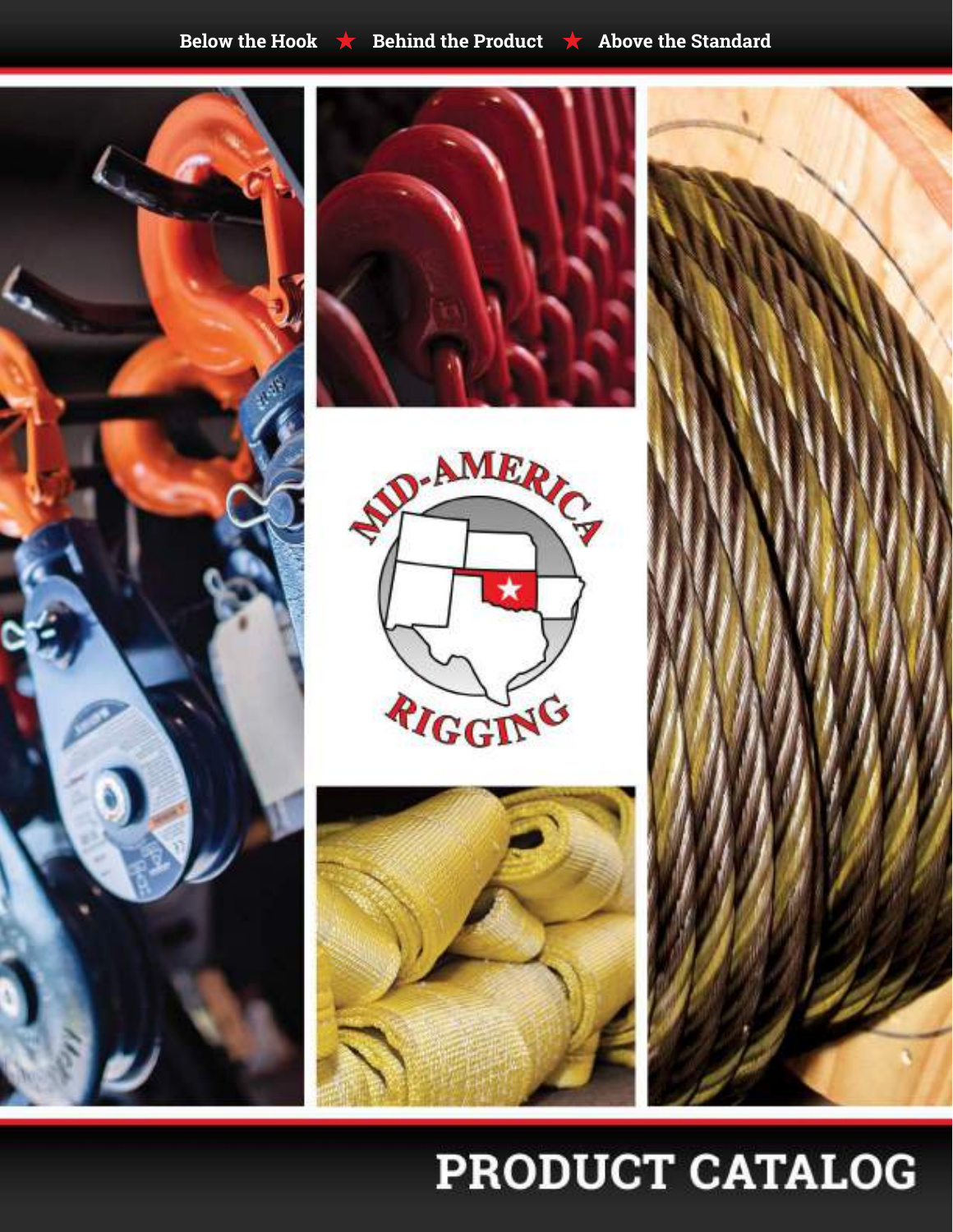

# **Wire Rope**

There are many different sizes, configurations, and materials that form wire rope, and these are different types including stainless steel wire rope, galvanized wire rope, and bright wire rope.

- General Purpose Wire Rope
- Rotation Resistant Wire Rope
- Specialty Wire Rope
- Drilling Lines
- Pendant Lines
- Aircraft Cable

Looking for accessories to use with wire ropes? Our rigging supplies include hardware and accessories for use with cranes, hoists & winches, and oilfield applications.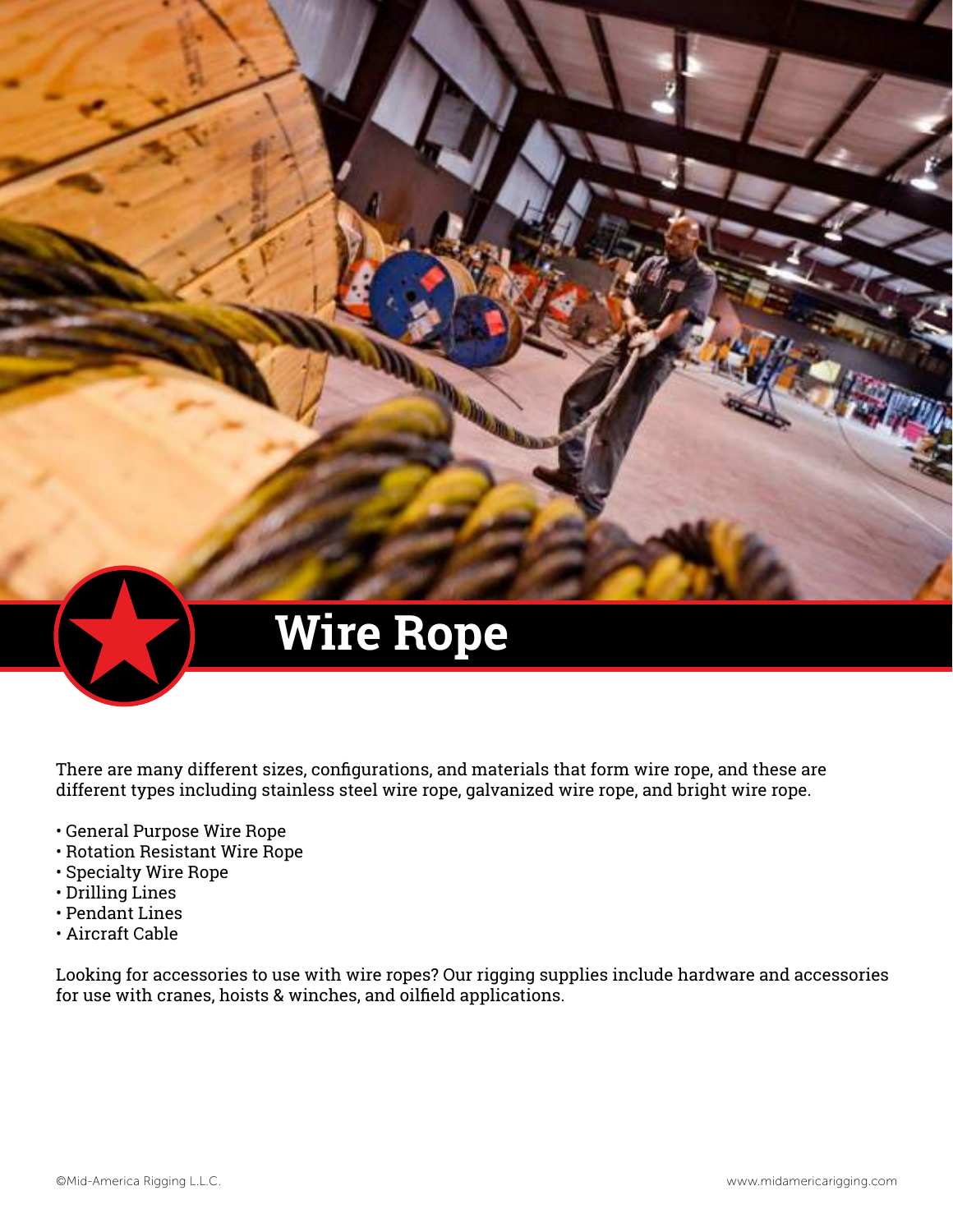#### **Wire Ropes** 37

#### **Variations when choosing your rope:**

**• Diameter:** To properly measure the diameter of steel wire ropes, measure the rope at its widest point. This is an industry standard with wire cable manufacturers and steel cable suppliers.

• Grade of Steel - EIPS, EEIPS: EIPS is Extra Improved Plowed Steel and has roughly 10% more strength than IPS. EEIPS is Extra Extra Improved Plowed Steel and is approximately 10% stronger than the EIPS. We offer every variety of EIPS Wire Rope and have a one day lead time on any EEIPS ropes.

**• Direction of Lay:** Right hand and left hand designates which way the strands wrap around the core of the steel rope. Regular lay and Lang lay specify which way the wires are formed in the helix pattern. Regular lay means the wires are rotated opposite the direction of the strands around the core. Lang lay means the wires are twisted in the same direction as the strands are wrapped around the wire rope core.

• Finish - Bright Wire, Galvanized Wire, and Stainless Steel: Most wire ropes have a bright, self-colored finish hence the name. Wire ropes generally have a coating of lubricant to reduce friction and protect from corrosion. However, there are wire ropes that are galvanized, stainless steel, or coated in vinyl and other plastics.

• Material of the Core: Fiber Core (FC) or Independent Wire Rope Core (IWRC) - Fiber cores are made of natural (sisal, etc.) or synthetic (polypropylene, etc.) fibers and allow for increased flexibility. IWRC offers more support to the outer strands, and have a higher resistance to crushing. IWRC also offers more resistance to heat, reduces the amount of stretch, and increases the strength of the rope.

• **Strands:** Another variable in wire rope is how many strands make up the rope and how many wires make up one strand. For instance, a 6x26 wire rope has 6 strands around a core with 26 wires making up each strand. The 6x19 class is the most common and offers higher resistance to abrasion whereas the 6x37 class offers higher flexibility.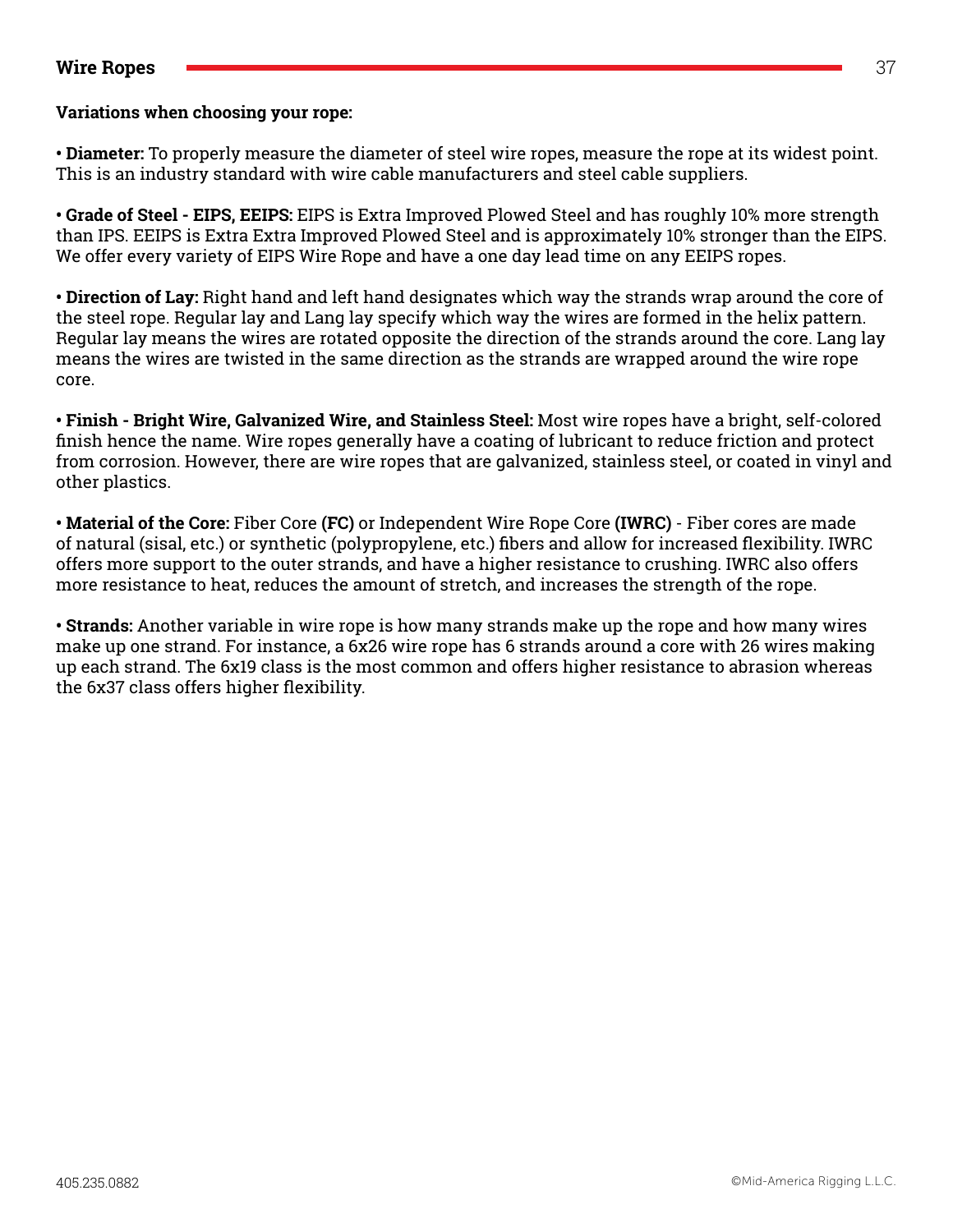# **General Purpose**



6x36 IWRC • Fatigue resistant • Abrasion resistant

The 6x36 classification of wire ropes includes standard 6 strand, round strand ropes with 27 through 49 wires per strand.

The 6x36 ropes are important for their fatigue resistance. This fatigue resistance is made possible by the greater number of small wires per strand.

Although there are exceptions for special applications, the constructions in 6x36 classification are primarily designed to be the most efficient for each rope diameter. As the rope size increases, for instance, a large number of wires can be used to achieve required fatigue resistance, and still those wires will be large enough to offer adequate resistance to abrasion.

#### Characteristics of Standard 6x36 Class Ropes

In most rope sizes, only one 6x36 classification rope is made. These constructions were selected to provide fatigue resistance without having wires that are too small.

The greater number of wires in the 6x36 classification makes the ropes more susceptible to crushing. This can be minimized, however, by specifying an Independent Wire Rope Core (IWRC)  $\,$ and by using well-designed sheaves, grooved drums and proper operating techniques.

#### 6x36 IWRC **Strength and Weights Chart**

| Diameter (in)  | Weight (lb/ft) | Minimum<br><b>Breaking Force</b><br>(tons of 2000<br>lbs. |
|----------------|----------------|-----------------------------------------------------------|
|                |                |                                                           |
| 1/4            | 0.116          | 3.4                                                       |
| 5/16           | 0.18           | 5.27                                                      |
| 3/8            | 0.26           | 7.55                                                      |
| 7/16           | 0.35           | 10.2                                                      |
| 1/2            | 0.46           | 13.3                                                      |
| 9/16           | 0.59           | 16.8                                                      |
| 5/8            | 0.72           | 20.6                                                      |
| 3/4            | 1.04           | 29.4                                                      |
| 7/8            | 1.42           | 39.8                                                      |
| 1              | 1.85           | 51.7                                                      |
| $1 - 1/8$      | 2.34           | 65                                                        |
| $1 - 1/4$      | 2.89           | 79.9                                                      |
| $1 - 3/8$      | 3.5            | 96                                                        |
| $1 - 1/2$      | 4.16           | 114                                                       |
| $1 - 5/8$      | 4.88           | 132                                                       |
| $1 - 3/4$      | 5.67           | 153                                                       |
| $1 - 7/8$      | 6.5            | 1/4                                                       |
| $\overline{c}$ | 7.39           | 198                                                       |
| $2 - 1/8$      | 8.35           | 221                                                       |
| $2 - 1/4$      | 9.36           | 247                                                       |
| $2 - 3/8$      | 10.4           | 274                                                       |
| $2 - 1/2$      | 11.6           | 302                                                       |
| $2 - 5/8$      | 12.8           | 331                                                       |
| $2 - 3/4$      | 14             | 361                                                       |
| $2 - 7/8$      | 15.3           | 392                                                       |
| 3              | 16.6           | 425                                                       |
| $3 - 1/8$      | 18             | 458                                                       |
| $3 - 1/4$      | 19.5           | 492                                                       |
| $3 - 3/8$      | 21             | 529                                                       |
| $3 - 1/2$      | 22.7           | 564                                                       |
| 3-5/8          | 24.3           | 602                                                       |
| 3-3/4          | 26             | 641                                                       |
| $3 - 7/8$      | 27.7           | 680                                                       |
| 4              | 29.6           | 720                                                       |
| $4 - 1/8$      | 31.7           | 757                                                       |
| $4 - 1/4$      | 33.3           | 799                                                       |
| 4-3/8          | 35.4           | 844                                                       |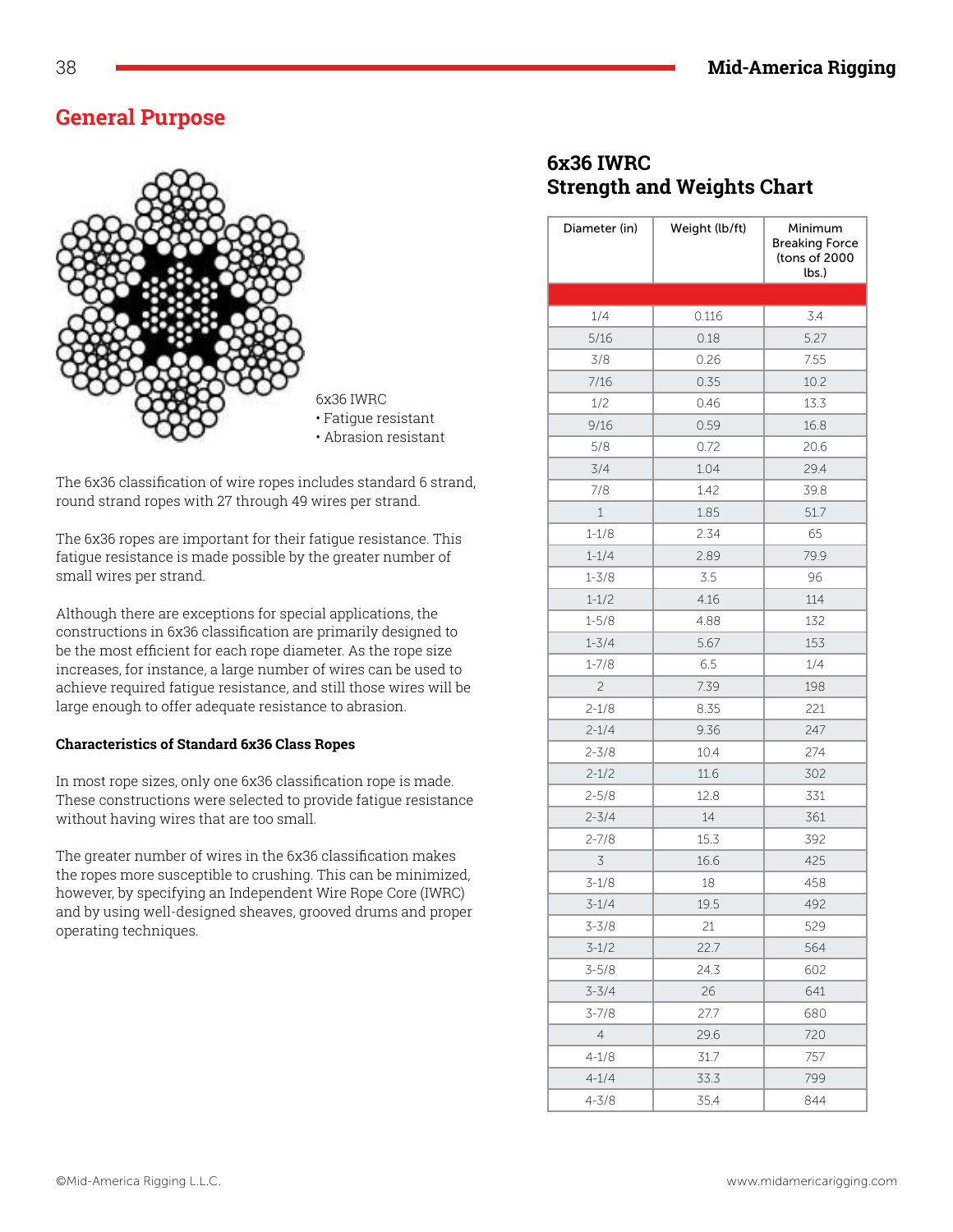#### Wire Ropes **39 Structure 2018 39** Structure 2018 **39** Structure 2018 **39** Structure 2018 **39** Structure 2018 **39**



The 6x19 classification of wire ropes includes standard 6 strand, round strand ropes with 16 through 26 wires per strand. This is a good rope to withstand abrasion or crushing on the drum. Ropes with independent wire rope strands and a core (IWRC) in general, are more crush resistant than fiber core ropes.

When you purchase our 6x19 Class of wire ropes, you get more than just another rope. Manufactured in an ISO 9001 certified factory and backed by the industry's largest staff of professional engineers, we do more than meet published specifications.

Our quality begins with our raw material qualification process. All of our suppliers must meet rod standards that are more stringent than industry standards. We then track the rod coils though the manufacturing process for full traceability. And we don't stop there; the tracking continues into the field as each schedule is tracked to the customer. In addition to tracking, throughout the manufacturing process, we break test wires and tie that information to the coil and/or reel of rope. Through these actions, we know the characteristics of the rope from its infancy and know who purchased it when it was completed. This peace of mind is what you should expect from the leader.

#### Characteristics of Standard 6 x 19 Class ropes:

6x19S (Seale) - This is a good rope to withstand abrasion or crushing on the drum but its fatigue resistance is decreased.

6x25FW (Filler Wire) - To most wire rope users, 6x19 means 6x25 filler wire. It is a common rope in the 6x19 classification.

6x26WS (Warrington Seale) - A standard 6x26WS design provides the best rope for a wide range of applications. In general, we recommend the use of a 6x26WS in any application where a 6x25FW is used.

## 6x19 **IWRC Strength and Weights Chart**

| Diameter (in) | Weight (lb/ft) | Minimum<br><b>Breaking Force</b><br>(tons of 2000<br>lbs.) XIP |
|---------------|----------------|----------------------------------------------------------------|
|               |                |                                                                |
| 1/4           | 0.116          | 3.4                                                            |
| 5/16          | 0.18           | 5.27                                                           |
| 3/8           | 0.26           | 7.55                                                           |
| 7/16          | 0.35           | 10.2                                                           |
| 1/2           | 0.46           | 13.3                                                           |
| 9/16          | 0.59           | 16.8                                                           |
| 5/8           | 0.72           | 20.6                                                           |
| 3/4           | 1.04           | 29.4                                                           |
| 7/8           | 1.42           | 39.8                                                           |
| $1\,$         | 1.85           | 51.7                                                           |
| $1 - 1/8$     | 2.34           | 65                                                             |
| $1 - 1/4$     | 2.89           | 79.9                                                           |
| $1 - 3/8$     | 3.5            | 96                                                             |
| $1 - 1/2$     | 4.16           | 114                                                            |
| $1 - 5/8$     | 4.88           | 132                                                            |
| $1 - 3/4$     | 5.67           | 153                                                            |
| $1 - 7/8$     | 6.5            | 174                                                            |
| 2             | 7.39           | 198                                                            |
| $2 - 1/8$     | 8.35           | 221                                                            |
| $2 - 1/4$     | 9.36           | 247                                                            |
| $2 - 3/8$     | 10.4           | 274                                                            |
| $2 - 1/2$     | 11.6           | 302                                                            |
| $2 - 5/8$     | 12.8           | 331                                                            |
| $2 - 3/4$     | 14             | 361                                                            |
| $2 - 7/8$     | 15.3           | 392                                                            |
| 3             | 16.6           | 425                                                            |
| $3 - 1/8$     | 18             | 458                                                            |
| $3 - 1/4$     | 19.5           | 492                                                            |
| $3 - 3/8$     | 21             | 529                                                            |
| $3 - 1/2$     | 22.7           | 564                                                            |
| $3 - 5/8$     | 24.3           | 602                                                            |
| $3 - 3/4$     | 26             | 641                                                            |
| 3-7/8         | 27.7           | 680                                                            |
| 4             | 29.6           | 720                                                            |
| $4 - 1/8$     | 31.7           | 757                                                            |
| $4 - 1/4$     | 33.3           | 799                                                            |
| $4 - 3/8$     | 35.4           | 844                                                            |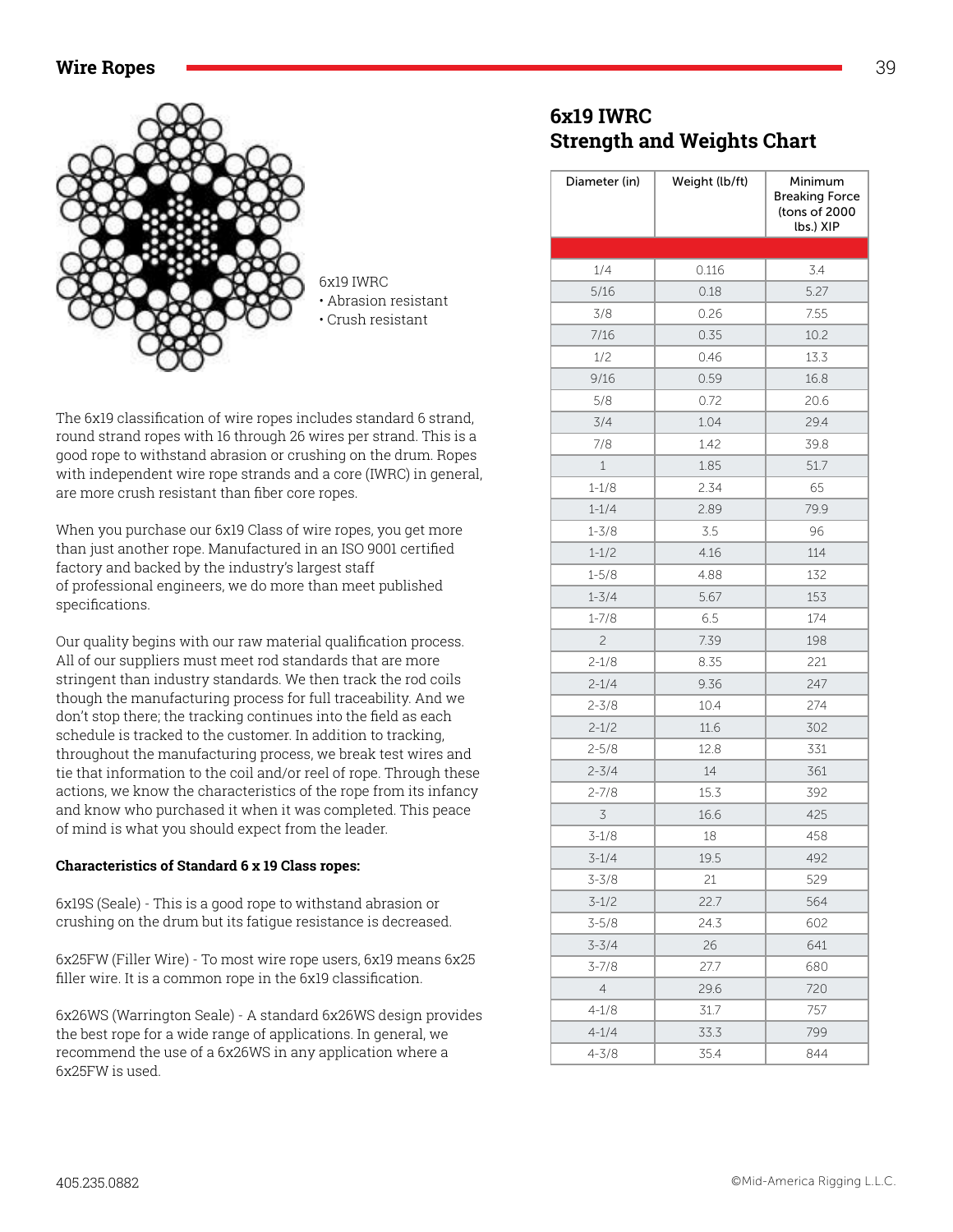#### **Mid-America Rigging**



#### 6x26 WS IWRC

• Fatigue resistance comparable to a 6x25FW • Recommended in any application where a 6x25FW is used.

The 6x26 WS has better resistance to abrasion than a 6x25FW. It features a compact construction with solid support for the wires; therefore it has a high resistance to crushing. Its number and relative size of the inner wires add to the stability of the strand and gives it a fatigue resistance comparable to a 6x25 FW. A standard 6x26 WS construction provides the best rope for a wide range of applications. In general, we recommend the use of the 6x26WS in any application where a 6x25FW is used.

#### 6x26 IWRC Strength and **Weights Chart**

| Diameter (in)  | Weight (lb/ft) | Minimum<br><b>Breaking Force</b><br>(tons of 2000<br>lbs.) XIP |
|----------------|----------------|----------------------------------------------------------------|
|                |                |                                                                |
| 1/4            | 0.116          | 3.4                                                            |
| 5/16           | 0.18           | 5.27                                                           |
| 3/8            | 0.26           | 7.55                                                           |
| 7/16           | 0.35           | 10.2                                                           |
| 1/2            | 0.46           | 13.3                                                           |
| 9/16           | 0.59           | 16.8                                                           |
| 5/8            | 0.72           | 20.6                                                           |
| 3/4            | 1.04           | 29.4                                                           |
| 7/8            | 1.42           | 39.8                                                           |
| $\mathbf{1}$   | 1.85           | 51.7                                                           |
| $1 - 1/8$      | 2.34           | 65                                                             |
| $1 - 1/4$      | 2.89           | 79.9                                                           |
| $1 - 3/8$      | 3.5            | 96                                                             |
| $1 - 1/2$      | 4.16           | 114                                                            |
| $1 - 5/8$      | 4.88           | 132                                                            |
| $1 - 3/4$      | 5.67           | 153                                                            |
| $1 - 7/8$      | 6.5            | 174                                                            |
| 2              | 7.39           | 198                                                            |
| $2 - 1/8$      | 8.35           | 221                                                            |
| $2 - 1/4$      | 9.36           | 247                                                            |
| $2 - 3/8$      | 10.4           | 274                                                            |
| $2 - 1/2$      | 11.6           | 302                                                            |
| $2 - 5/8$      | 12.8           | 331                                                            |
| $2 - 3/4$      | 14             | 361                                                            |
| $2 - 7/8$      | 15.3           | 392                                                            |
| 3              | 16.6           | 425                                                            |
| $3 - 1/8$      | 18             | 458                                                            |
| $3 - 1/4$      | 19.5           | 492                                                            |
| $3 - 3/8$      | 21             | 529                                                            |
| $3 - 1/2$      | 22.7           | 564                                                            |
| $3 - 5/8$      | 24.3           | 602                                                            |
| $3 - 3/4$      | 26             | 641                                                            |
| $3 - 7/8$      | 27.7           | 680                                                            |
| $\overline{4}$ | 29.6           | 720                                                            |
| $4 - 1/8$      | 31.7           | 757                                                            |
| $4 - 1/4$      | 33.3           | 799                                                            |
| $4 - 3/8$      | 35.4           | 844                                                            |

Available galvanized at 10% lower strengths, or in equivalent strengths of special request.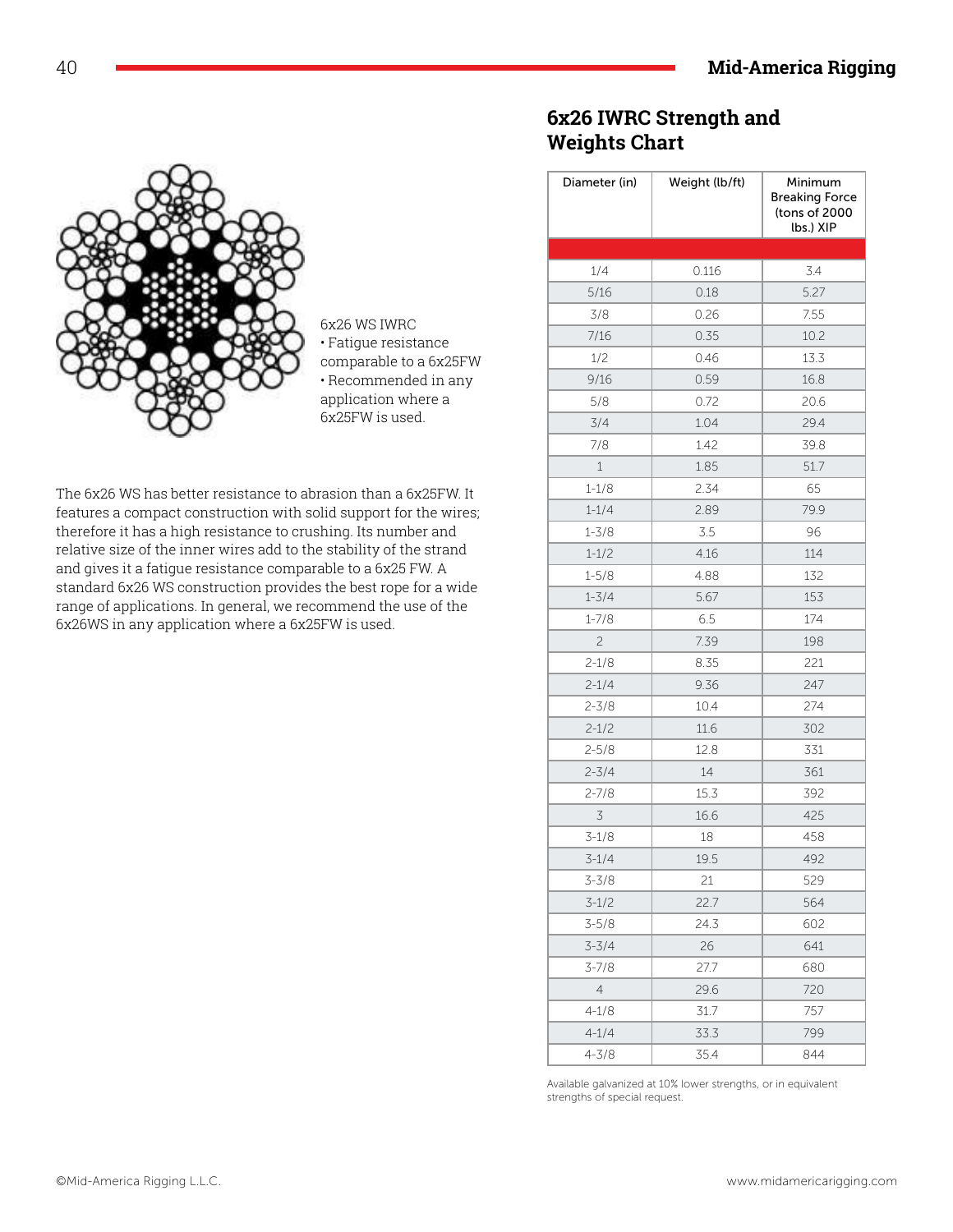# **Specialty Wire**



Mast Raising Lines, also called Bull Lines or Bridle Lines, are usually two pieces: each having sockets on both ends. These lines can be fabricated from either right regular lay rope or right lang lay rope. They must be fabricated from IWRC ropes.

# **Mast Raising Lines Strength and Weights Chart**

| Diameter (in)  | Weight (lb/ft) | Minimum<br><b>Breaking Force</b><br>(tons of 2000<br>lbs.) XIP |
|----------------|----------------|----------------------------------------------------------------|
|                |                |                                                                |
| $\mathbf{1}$   | 1.85           | 51.7                                                           |
| $1 - 1/8$      | 2.34           | 65                                                             |
| $1 - 1/4$      | 2.89           | 79.9                                                           |
| $1 - 3/8$      | 3.5            | 96                                                             |
| $1 - 1/2$      | 4.16           | 114                                                            |
| $1 - 5/8$      | 4.88           | 132                                                            |
| $1 - 3/4$      | 5.67           | 153                                                            |
| $1 - 7/8$      | 6.5            | 174                                                            |
| $\overline{c}$ | 7.39           | 198                                                            |
| $2 - 1/8$      | 8.35           | 221                                                            |
| $2 - 1/4$      | 9.36           | 247                                                            |
| $2 - 3/8$      | 10.4           | 274                                                            |
| $2 - 1/2$      | 11.6           | 302                                                            |
| $2 - 5/8$      | 12.8           | 331                                                            |
| $2 - 3/4$      | 14             | 361                                                            |
| $2 - 7/8$      | 15.3           | 392                                                            |
| 3              | 16.6           | 425                                                            |
| $3 - 1/8$      | 18             | 458                                                            |
| $3 - 1/4$      | 19.5           | 492                                                            |
| $3 - 3/8$      | 21             | 529                                                            |
| $3 - 1/2$      | 22.7           | 564                                                            |
| $3 - 5/8$      | 24.3           | 602                                                            |
| $3 - 3/4$      | 26             | 641                                                            |
| $3 - 7/8$      | 27.7           | 680                                                            |
| 4              | 29.6           | 720                                                            |

Sizes up to 1-3/8" are 6x19 class IWRC. All sizes greater than 1 1/2@ are 6x36 class IWRC.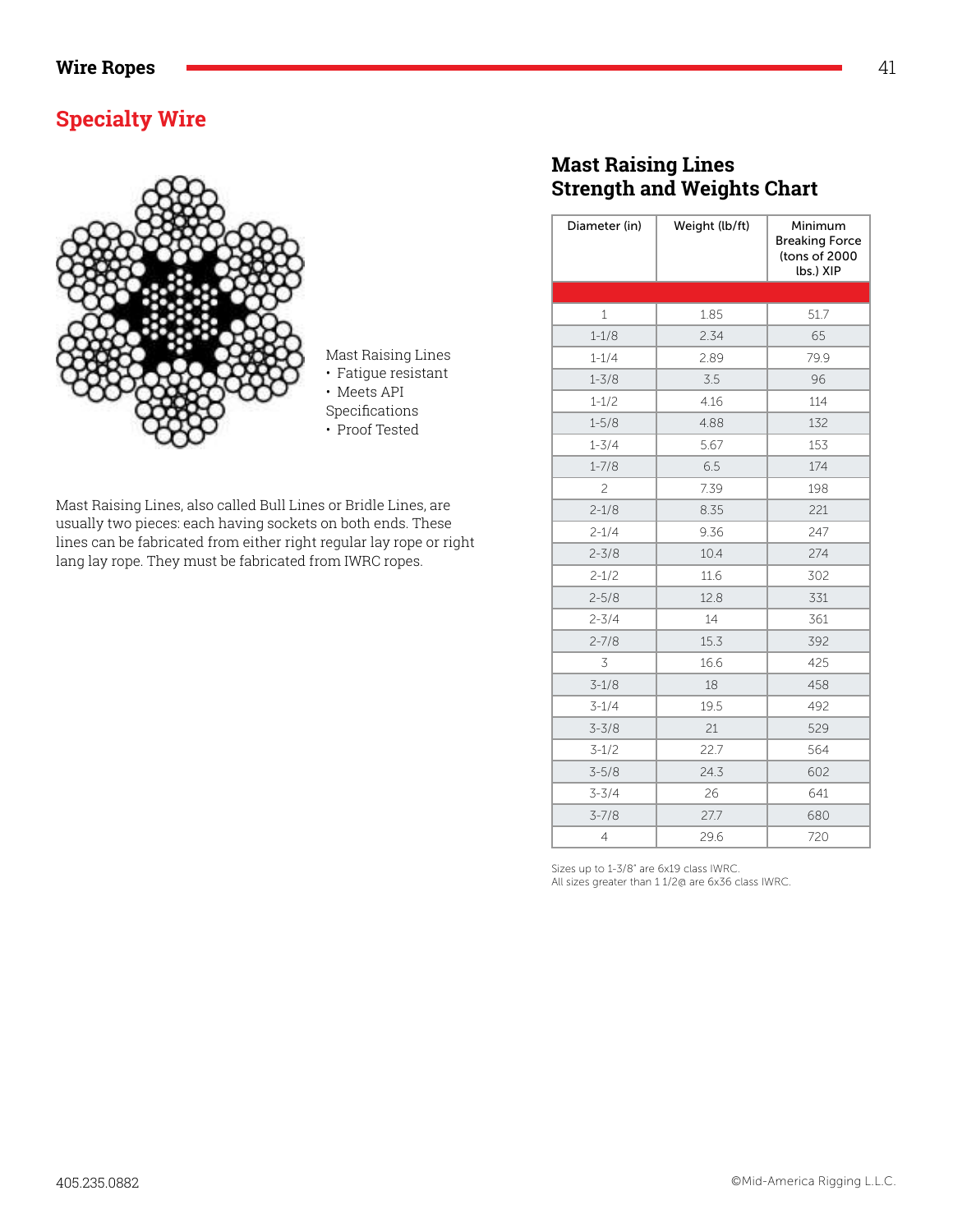# **Rotary Drill Lines**



6x19 IWRC Conventional Drill Line • Standard Drill Line

• Meets or exceeds API 9A

# **Conventional Drill Line Strength and Weights Chart**

| Diameter (in)  | Weight (lb/ft) | Minimum<br><b>Breaking Force</b><br>(tons of 2000<br>lbs.) XIP |
|----------------|----------------|----------------------------------------------------------------|
|                |                |                                                                |
| 7/8            | 1.42           | 39.8                                                           |
| $\mathbf{1}$   | 1.85           | 51.7                                                           |
| $1 - 1/8$      | 2.34           | 65                                                             |
| $1 - 1/4$      | 2.89           | 79.9                                                           |
| $1 - 3/8$      | 3.5            | 96                                                             |
| $1 - 1/2$      | 4.16           | 114                                                            |
| $1 - 5/8$      | 4.88           | 132                                                            |
| $1 - 3/4$      | 5.67           | 153                                                            |
| $1 - 7/8$      | 6.5            | 174                                                            |
| $\overline{c}$ | 7.39           | 198                                                            |

This demanding application requires a rope that is abrasion resistant, crush resistant, fatigue resistant and relatively stable.

Premium ropes may be used for specific applications. PFV cushions the strands, distributes internal stresses, keeps in wire rope lubricant and keeps out dirt and debris, extending the service life.

Rope sizes of 7/8 - 1" are 6x26WS RRL IWRC construction. Rope sizes of 1 1/8 - 1 1/2" are 6x195 RRL IWRC construction. Rope sizes of 1 5/8 - 2" are 6x26WS RRL IWRC construction. All sizes available in PFV coating.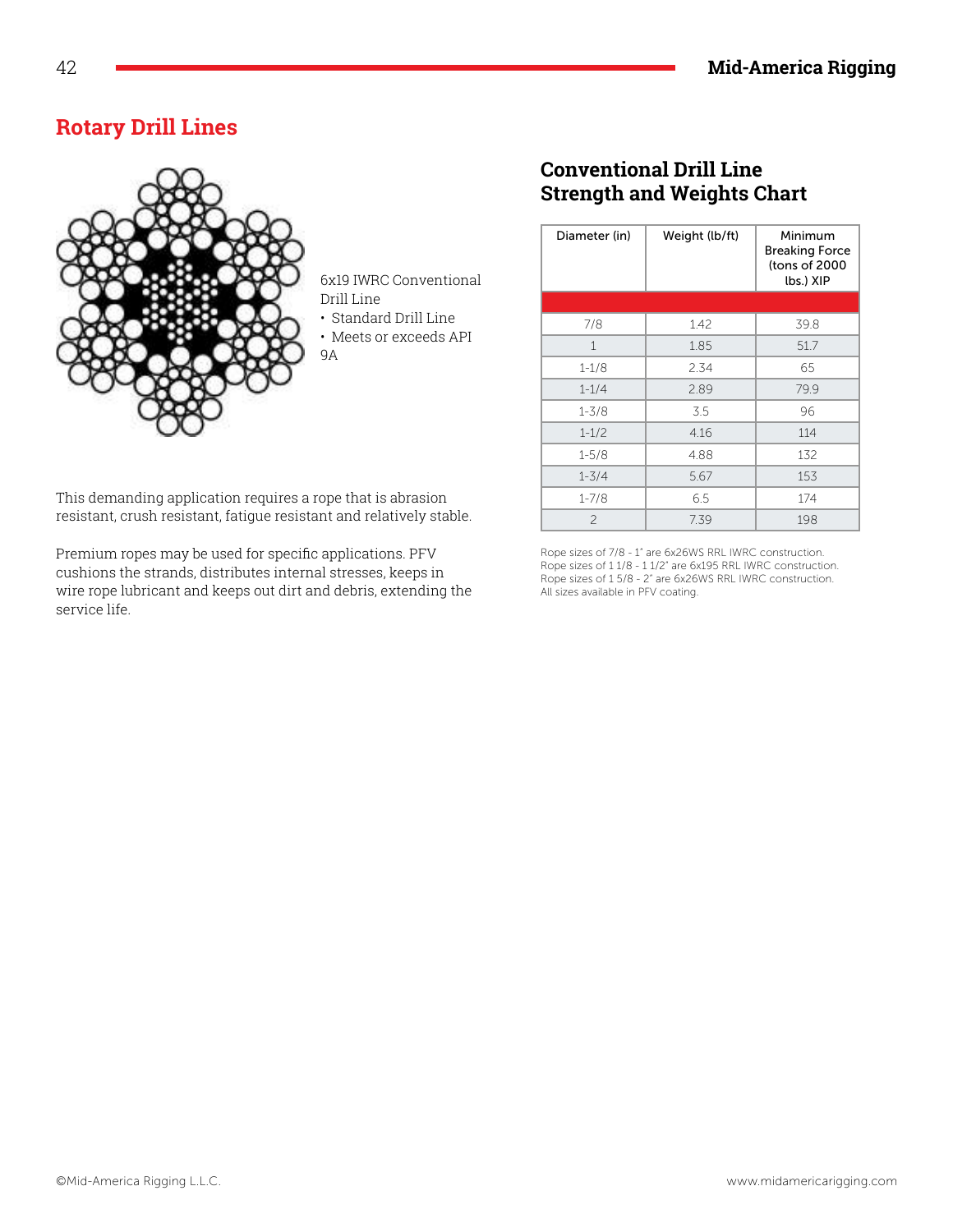

Flex-X® 9

- Crush resistant
- Abrasion resistant
- Greater surface area

## **Flex-X<sup>®</sup> 9 Strength and Weights Chart**

| Diameter (in) | Weight (lb/ft) | Minimum<br><b>Breaking Force</b><br>(tons of<br>2000 lbs.) |
|---------------|----------------|------------------------------------------------------------|
|               |                |                                                            |
| 5/8           | 0.90           | 26.2                                                       |
| 3/4           | 1.3            | 37.4                                                       |
| 7/8           | 1.79           | 50.6                                                       |
|               | 2.33           | 65.7                                                       |
| 11/8          | 2.93           | 82.7                                                       |

Flex-X® 9 features compacted strands and swaging for extra drum crushing resistance and increased stability. Its highdensity strands deliver extra strength and resistance to abrasion. Flex-X® 9 is manufactured with a dual compaction process to produce a compact cross-section with minimum voids and greater surface area on outer wires that contact drums, sheaves and the rope, itself during operation. The high-density compacted strands minimize nicking at strand-to-strand contact points. Flex-X® 9 was specifically designed for boom hoist applications and tubing line applications where drum crushing is a challenge.

#### Flex-X<sup>®</sup> vs. standard rope of similar construction:

Flex-X® designs reduce drum scrubbing between the lead line and the previous wrap. The smooth contact creates less interference, metal loss and wire deformation. The increased surface area of Flex-X® can be seen in the comparison of the contact points of a standard  $6x26WS$  and Flex- $X^{\circledast}$  as shown.

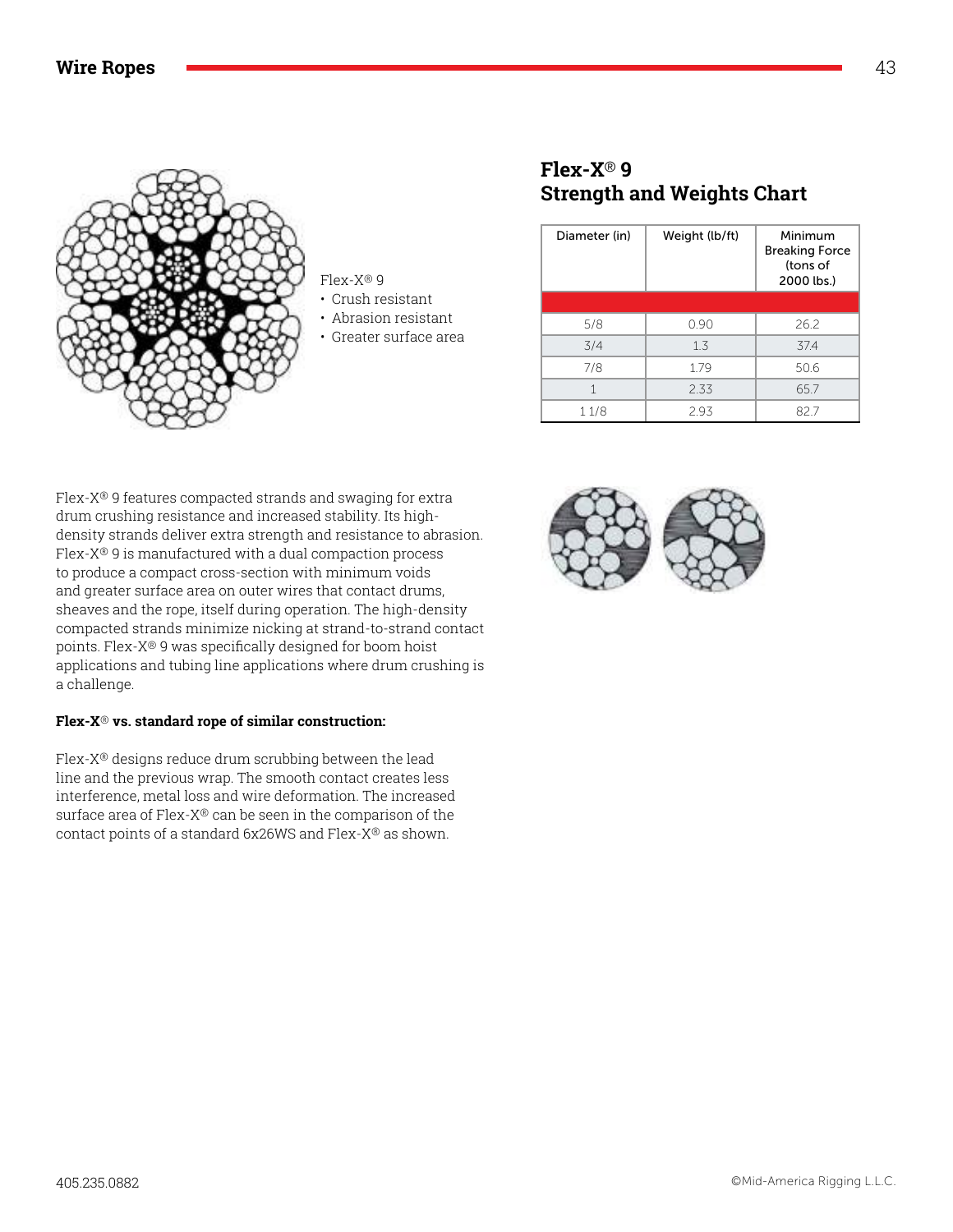

Flex-X® 6

- Superior performance
- 6-strand rope
- Increased service life
- Less sheave and drum wear

Flex-X® 6 users receive superior performance and increased service life in many applications compared to the ropes they had previously employed. When compared to conventional sixstrand ropes, Flex-X® 6 ropes provide greater surface area and more steel per given diameter. This increases rope stability and strength. This results in a longer service life and less sheave and drum wear.

#### Flex-X<sup>®</sup> vs. standard rope of similar construction:

Flex-X® designs reduce drum scrubbing between the lead line and the previous wrap. The smooth contact creates less interference, metal loss and wire deformation. The increased surface area of Flex-X® can be seen in the comparison of the contact points of a standard 6x26WS and Flex-X® as shown.

## Elex-X<sup>®</sup> 6 **Strength and Weights Chart**

| Diameter (in) | Weight (lb/ft) | Minimum<br><b>Breaking Force</b><br>(tons of<br>2000 lbs.) |
|---------------|----------------|------------------------------------------------------------|
|               |                |                                                            |
| 3/8           | 0.32           | 8.8                                                        |
| 7/16          | 0.41           | 11.9                                                       |
| 1/2           | 0.55           | 15.3                                                       |
| 9/16          | 0.7            | 19.3                                                       |
| 5/8           | 0.86           | 22.7                                                       |
| 3/4           | 1.25           | 32.4                                                       |
| 7/8           | 1.67           | 43.8                                                       |
| $\mathbf 1$   | 2.18           | 56.9                                                       |
| $1 - 1/8$     | 2.71           | 71.5                                                       |
| $1 - 1/4$     | 3.43           | 87.9                                                       |
| $1 - 3/8$     | 4.25           | 106                                                        |
| $1 - 1/2$     | 5.01           | 125                                                        |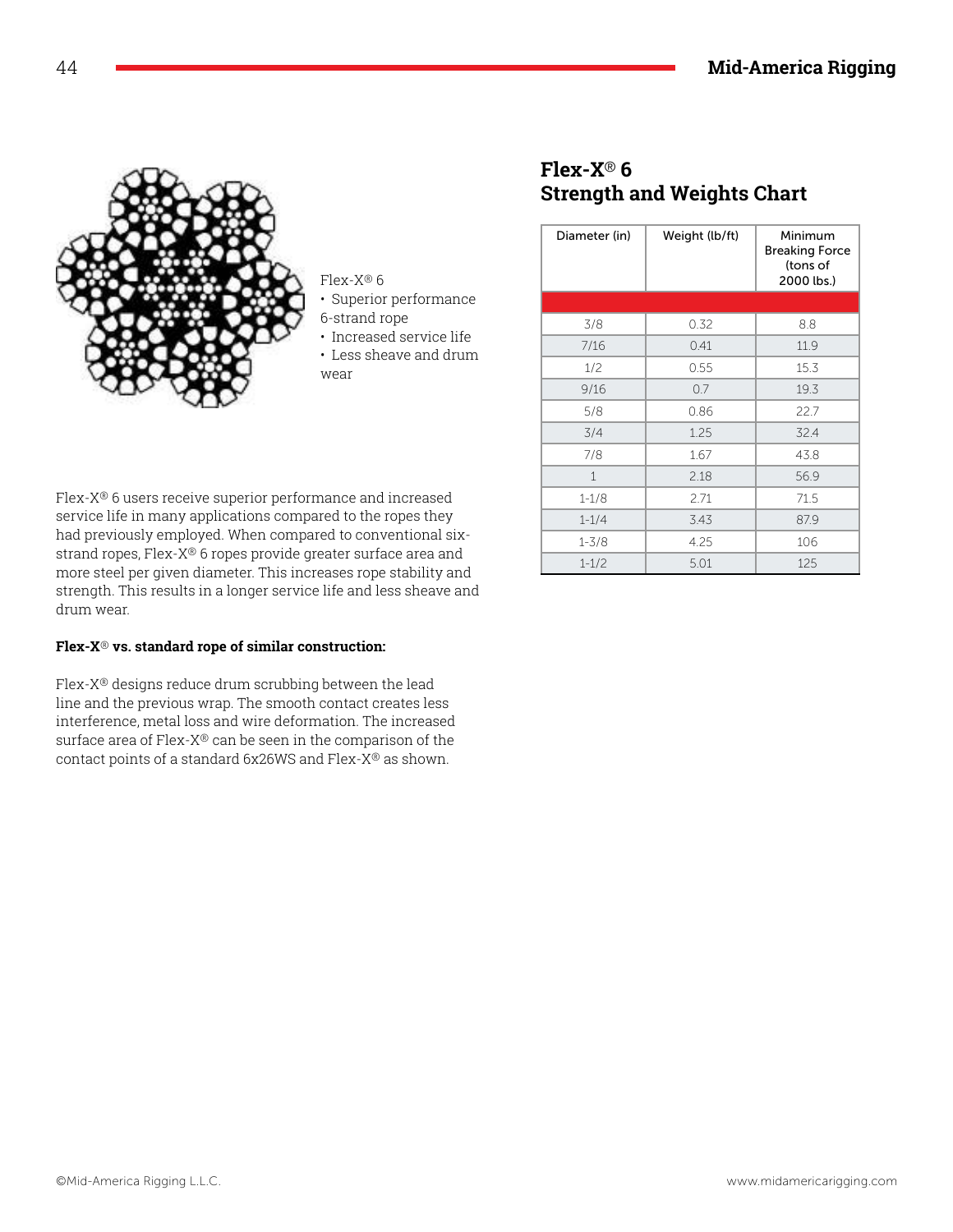

Flex-X® 19

- Category 2 rotation
- resistant rope
- More crushing
- resistance than standard
- 19 x 7 rope
	- Higher strength-todiameter resistance to
- bending fatigue
- 
- Exceptional stability

Flex-X® 19, a Category 2 rotation resistant rope, is made from 19 strands. Six strands are laid around a core strand in one direction, and then 12 strands are laid around this first operation in the opposite direction. Because of its tightly compacted smooth design, Flex-X® 19 offers more crushing resistance than standard 19x7 rope, higher strength-to-diameter, resistance to bending fatigue, exceptional stability, reduced wear to sheaves and drums, and improved handling, operating and spooling characteristics.

Flex-X® 19 has also demonstrated greater fatigue resistance to substantially cut rope expense and extend service life. It's ideal for multipart hoist lines wherever you encounter spooling problems, drum crushing, block twisting or have fast line speeds.

#### **Flex-X<sup>®</sup> 19 Strength and Weights Chart**

| Diameter (in) | Weight (lb/ft) | Minimum<br><b>Breaking Force</b><br>(tons of<br>2000 lbs.) |
|---------------|----------------|------------------------------------------------------------|
|               |                |                                                            |
| 7/16          | 0.43           | 11.2                                                       |
| 1/2           | 0.49           | 14.6                                                       |
| 9/16          | 0.65           | 18.5                                                       |
| 5/8           | 0.78           | 22.7                                                       |
| 3/4           | 1.16           | 32.4                                                       |
| 7/8           | 1.58           | 43.8                                                       |
| 1             | 2.05           | 56.9                                                       |
| $1 - 1/8$     | 2.57           | 71.5                                                       |

\*The minimum breaking force applies only when a test is conducted with both ends fixed. When in use, the minimum breaking force of these ropes may be significantly reduced if one end is free to rotate.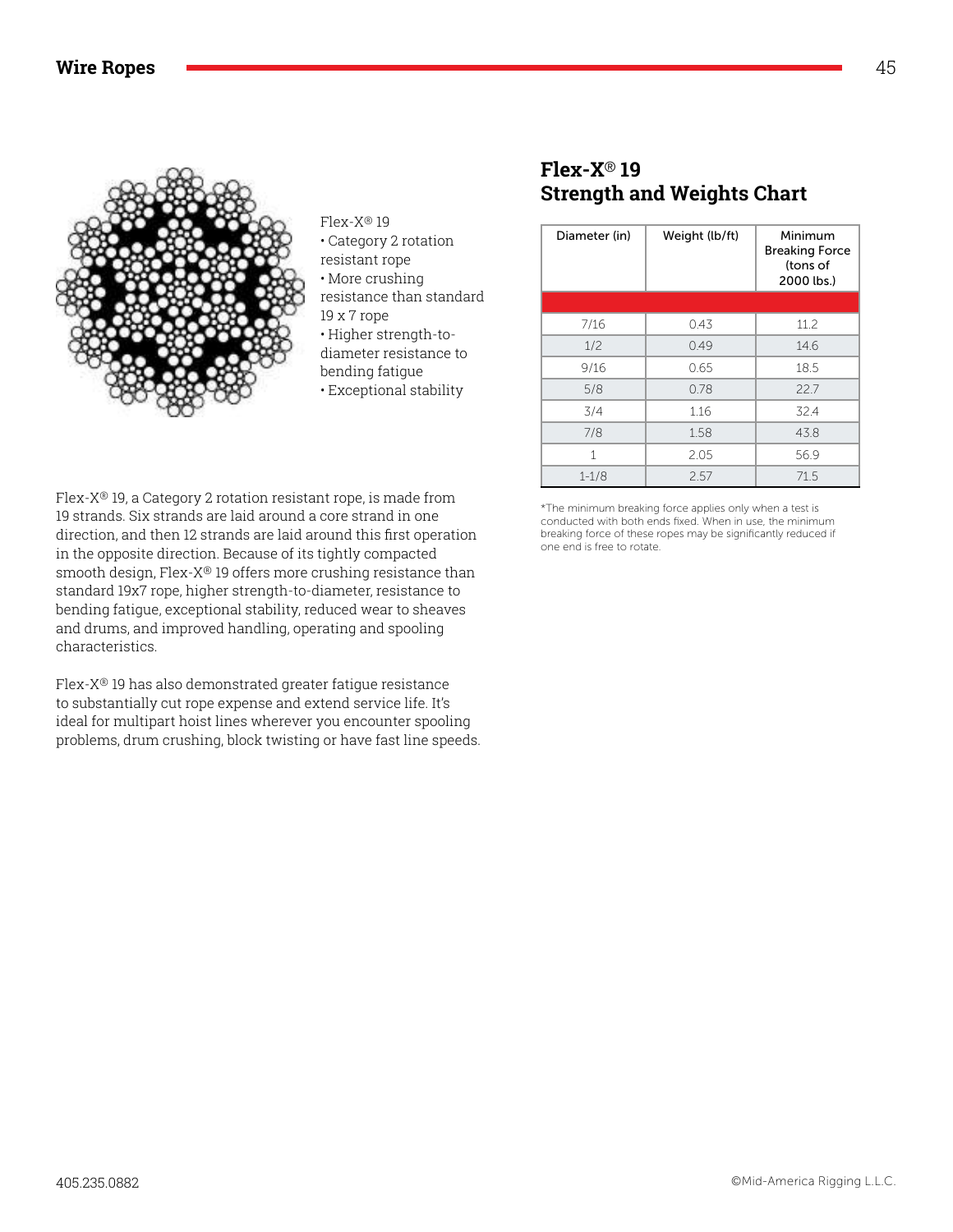# **Sling Inspection & Removal Criteria Quick-Guide PER ASME B30.9**

# **Wire Rope Slings (PER B30.9)**

#### **Wire Rope Slings shall be removed from service if any of the following conditions are present:**

- 1. Missing or illegible sling identification.
- 2. Broken Wires:

• For strand-laid and single-part slings, 10 randomly distributed broken wires in one rope lay, or 5 broken wires in one strand in one rope lay.

• For cable-laid slings, 20 broken wires per lay.

• For less than eight-part braided slings, 20 broken wires per braid.

- For eight-part or more than eight braided slings, 40 broken wires per braid.
- 3. Severe localized abrasion or scraping.
- 4. Kinking, crushing, bird caging, or any other damage resulting in damage to the rope structure.
- 5. Evidence of heat damage.
- 6. End attachments that are cracked, deformed, or worn to the extent that the strength of the sling is substantially affected.
- 7. Severe corrosion of the rope, end attachments, or fittings.
- 8. For hooks, removal criteria as stated in ASME B30.10.
- 9. For rigging hardware, removal criteria as stated in ASME B30.26
- 10. Other conditions, including visible damage, that cause doubt as to the continued use of the sling.

# **Synthetic Flat Web Slings (PER B30.9)**

#### **Synthetic Web Slings shall be removed from service if any of the**  following conditions exist:

- 1. Missing or illegible sling identification.
- 2. Acid or caustic burns.
- 3. Melting or charring of any part of the sling.
- 4. Holes, tears, cuts, or snags.
- 5. Broken or worn stitching in load bearing splices.
- 6. Excessive abrasive wear.
- 7. Knots in any part of the sling.
- 8. Discoloration & brittle or stiff areas on any part of the sling, may mean chemical or ultraviolet/sunlight damage.
- 9. Fittings that are pitted, corroded, cracked, bent, twisted, gouged, or broken.
- $10.$  For hooks, removal criteria as stated in ASME B30.10.
- 11. For rigging hardware, removal criteria as stated in ASME B30.26
- 12. Other conditions, including visible damage, that cause doubt as to the continued use of the sling.

# **Alloy Steel Chain Slings (PER B30.9)**

#### **Alloy Steel Chain Slings shall be removed from service if any of the following conditions are present:**

- 1. Missing or illegible sling identification.
- 2. Cracks or breaks
- 3. Excessive wear, nicks, or gouges.
- 4. Stretched chain links or components
- 5. Bent, twisted, or deformed chain links or components.
- 6. Evidence of heat damage.
- 7. Excessive pitting or corrosion.
- 8. Lack of ability of chain or components to hinge (articulate) freely.
- 9. Weld splatter.
- 10. For hooks, removal criteria as stated in ASME B30.10
- 11. For rigging hardware, removal criteria as stated in ASME B30.26
- 12. Other conditions, including visible damage, that cause doubt as to the continued use of the sling.

# **Polyester Roundslings (PER B30.9)**

#### **Roundslings shall be removed from service if any of the following**  conditions exist:

- 1. Missing or illegible sling identification.
- 2. Acid or caustic burns.
- 3. Evidence of heat damage.
- 4. Holes, tears, cuts, abrasive wear, or snags that expose the core yarns.
- 5. Broken or damaged core yarns.
- 6. Weld splatter that exposes core yarns.
- 7. Knots in the roundslings, except for termination points of core yarns inside the cover.
- 8. Fittings that are pitted, corroded, cracked, bent, twisted, gouged, or broken.
- 9. For hooks, removal criteria as stated in ASME B30.10.
- 10. For rigging hardware, removal criteria as stated in ASME B30.26.
- 11. Any other condition that may cause doubt as to the continued use of the sling.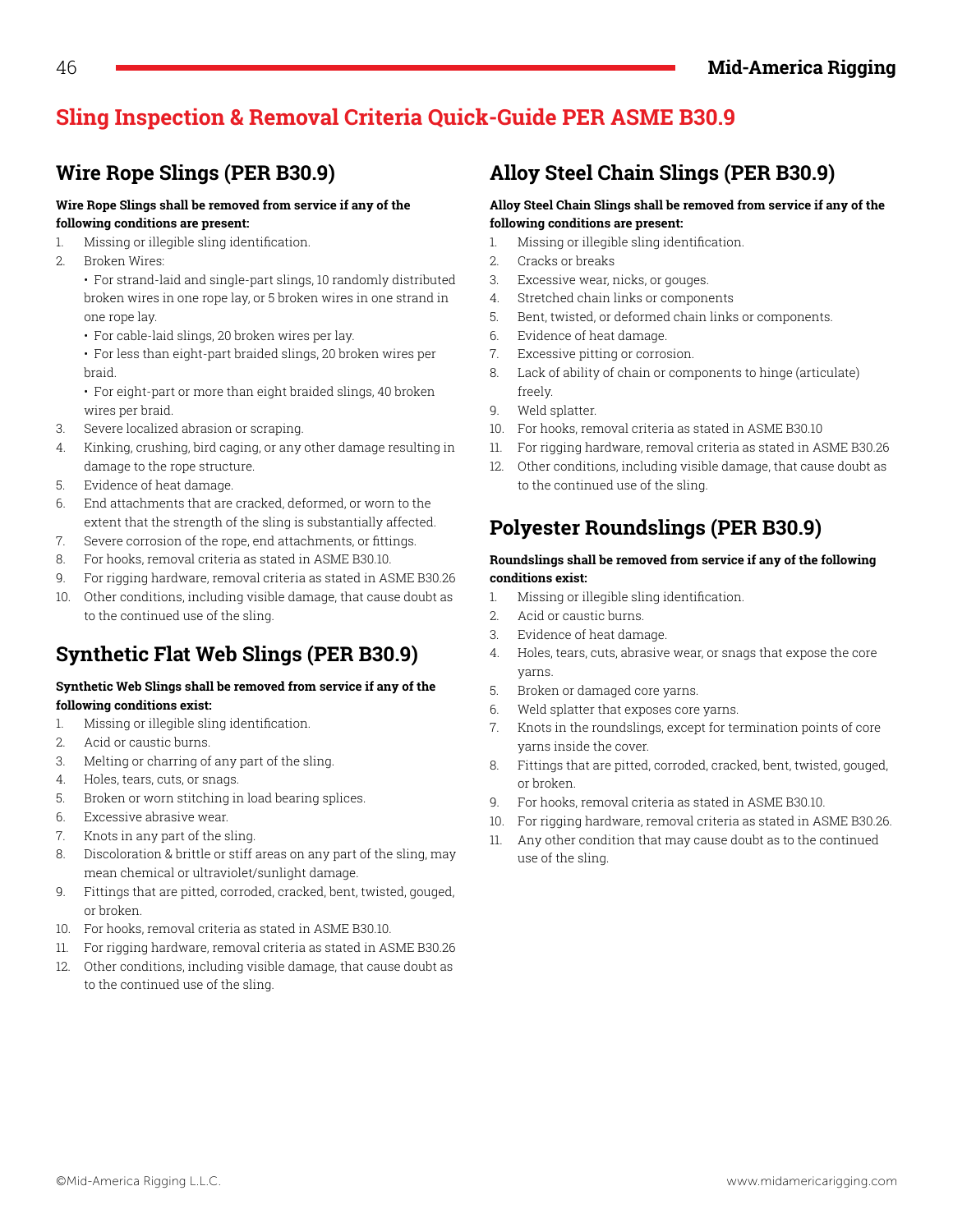# **Rigging Hardware Inspection & Removal Criteria Quick-Guide**

#### **Hooks having damage or wear described as follows shall be repaired or replaced:**

- 1. Cracks, nicks, and gouges that compromise the integrity of the hook. Repair of cracks, nicks, and gouges shall be carried out by a designated person by grinding longitudinally, following the contour of the hook, provided no dimension is reduced more than 10% (or as recommended by the manufacturer) of its original value.
- 2. Wear exceeding 10% (or as recommended by the manufacturer) of the original sectional dimension.
- 3. Any visibly apparent bend or twist from the plane of the unbent hook.
- 4. Any distortion causing an increase in throat opening of 5%, not to exceed 1/4 in. (or as recommended by the manufacturer)
- 5. Inability of self-locking hooks to lock.
- 6. A hook latch that is inoperative shall be repaired, replaced, or removed if not required.
- 7. If a required latch is inoperable and cannot be immediately repaired or replaced, the hook shall be sufficiently moused to retain loose items as defined in para. 10-1.3(c) until the latch is repaired or replaced.
- 8. When reassembling shank hooks, original securing methods or manufacturer's recommendations shall be followed.
- 9. All replacement parts shall be at least equal to the original manufacturer's specifications.
- 10. Hooks without provision for latches may be moused to retain loose items as defined in para. 10-1.3(c).
- 11. For special lifting applications where the throat opening is required to be closed, mousing may be used in place of the latch to retain loose items as defined in para. 10-1.3(c), when approved by a qualified person.

# **Shackles (PER B30.26)**

#### **Shackles shall be removed from service if damage such as the following is visible and shall only be returned to service when**  approved by a qualified person:

- 1. Missing or illegible manufacturer's name or trademark and/or rated load identification.
- 2. Indications of heat damage including weld spatter or arc strikes.
- 3. Excessive pitting or corrosion.
- 4. Bent, twisted, distorted, stretched, elongated, cracked, or broken load-bearing components.
- 5. Excessive nicks or gouges.
- 6. A 10% reduction of the original or catalog dimension at any point around the body or pin.
- 7. Incomplete pin engagement.
- 8. Excessive thread damage.
- 9. Evidence of unauthorized welding.
- 10. Other conditions, including visible damage, that cause doubt as to the continued use of the shackle.

# **Hooks (PER B30.10) Eyebolts, Eye Nuts, Swivel Hoist Rings, Turnbuckles (PER B30.26)**

#### **Adjustable hardware shall be removed from service if damage such as the following is present and shall only be returned to service**  when approved by a qualified person:

- 1. Missing or illegible identification.
- 2. Indications of heat damage including weld spatter or arc strikes.
- 3. Excessive pitting or corrosion.
- 4. Bent, twisted, distorted, stretched, elongated, cracked, or broken load-bearing components.
- 5. Excessive nicks or gouges.
- 6. A 10% reduction of the original or catalog dimension at any point.
- 7. Excessive thread damage or wear.
- 8. Evidence of unauthorized welding or modification.
- 9. For swivel hoist rings, lack of the ability to freely rotate or pivot.
- 10. Other conditions, including visible damage, that cause doubt as to continued use.

# **Links & Rings (PER B30.26)**

#### **Links, rings, and swivels shall be removed from service if conditions such as the following are present and shall only be**  returned to service when approved by a qualified person:

- 1. Missing or illegible identification.
- 2. Indications of heat damage, including weld spatter or arc strikes.
- 3. Excessive pitting or corrosion.
- 4. Bent, twisted, distorted, stretched, elongated, cracked, or broken load bearing components.
- 5. Excessive nicks or gouges.
- 6. A 10% reduction of the original or catalog dimension at any point.
- 7. Evidence of unauthorized welding or modification.
- 8. For swivels, lack of the ability to freely rotate when not loaded.
- 9. For swivels, loose or missing nuts, bolts, cotter pins, snap rings, or other fasteners and retaining devices.
- 10. Other conditions, including visible damage that cause doubt as to continued use.